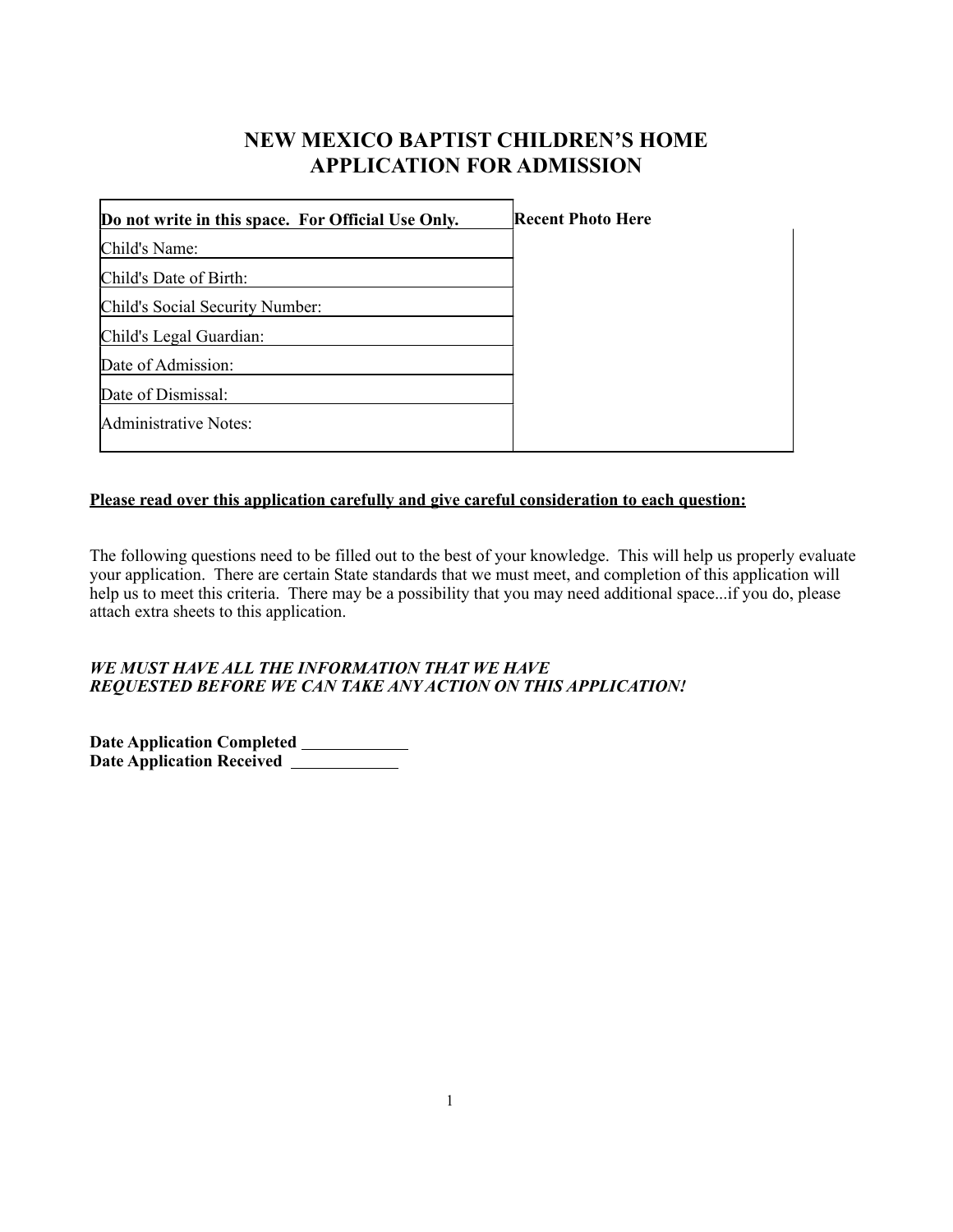| Child's Full Name                                                                |  |                                                         |
|----------------------------------------------------------------------------------|--|---------------------------------------------------------|
|                                                                                  |  |                                                         |
|                                                                                  |  |                                                         |
|                                                                                  |  |                                                         |
|                                                                                  |  |                                                         |
| <b>Current Address:</b>                                                          |  |                                                         |
|                                                                                  |  |                                                         |
|                                                                                  |  |                                                         |
| Reason for wanting to place child at New Mexico Baptist Children's Home:         |  |                                                         |
|                                                                                  |  |                                                         |
|                                                                                  |  |                                                         |
|                                                                                  |  |                                                         |
|                                                                                  |  |                                                         |
|                                                                                  |  |                                                         |
|                                                                                  |  |                                                         |
|                                                                                  |  |                                                         |
| PARENT/GUARDIAN AND FAMILY INFORMATION                                           |  |                                                         |
|                                                                                  |  |                                                         |
|                                                                                  |  |                                                         |
|                                                                                  |  |                                                         |
|                                                                                  |  |                                                         |
|                                                                                  |  |                                                         |
|                                                                                  |  |                                                         |
|                                                                                  |  | Current Marital Status: Married Divorced Other Policy # |
|                                                                                  |  |                                                         |
|                                                                                  |  |                                                         |
|                                                                                  |  |                                                         |
| Biological Foster Adoptive Step-Father                                           |  |                                                         |
|                                                                                  |  |                                                         |
|                                                                                  |  | Employer's Name                                         |
|                                                                                  |  |                                                         |
| Current Marital Status: Married __ Divorced __ Other ___________________________ |  |                                                         |
|                                                                                  |  |                                                         |
|                                                                                  |  |                                                         |
| Legal Guardian                                                                   |  |                                                         |
|                                                                                  |  |                                                         |
|                                                                                  |  |                                                         |
|                                                                                  |  |                                                         |
|                                                                                  |  | Employer's Name                                         |
|                                                                                  |  |                                                         |
|                                                                                  |  |                                                         |
|                                                                                  |  | Current Marital Status: Married Divorced Other Policy # |
|                                                                                  |  |                                                         |
|                                                                                  |  |                                                         |
| With whom is child living?<br>How long?                                          |  |                                                         |
|                                                                                  |  |                                                         |
|                                                                                  |  |                                                         |
|                                                                                  |  |                                                         |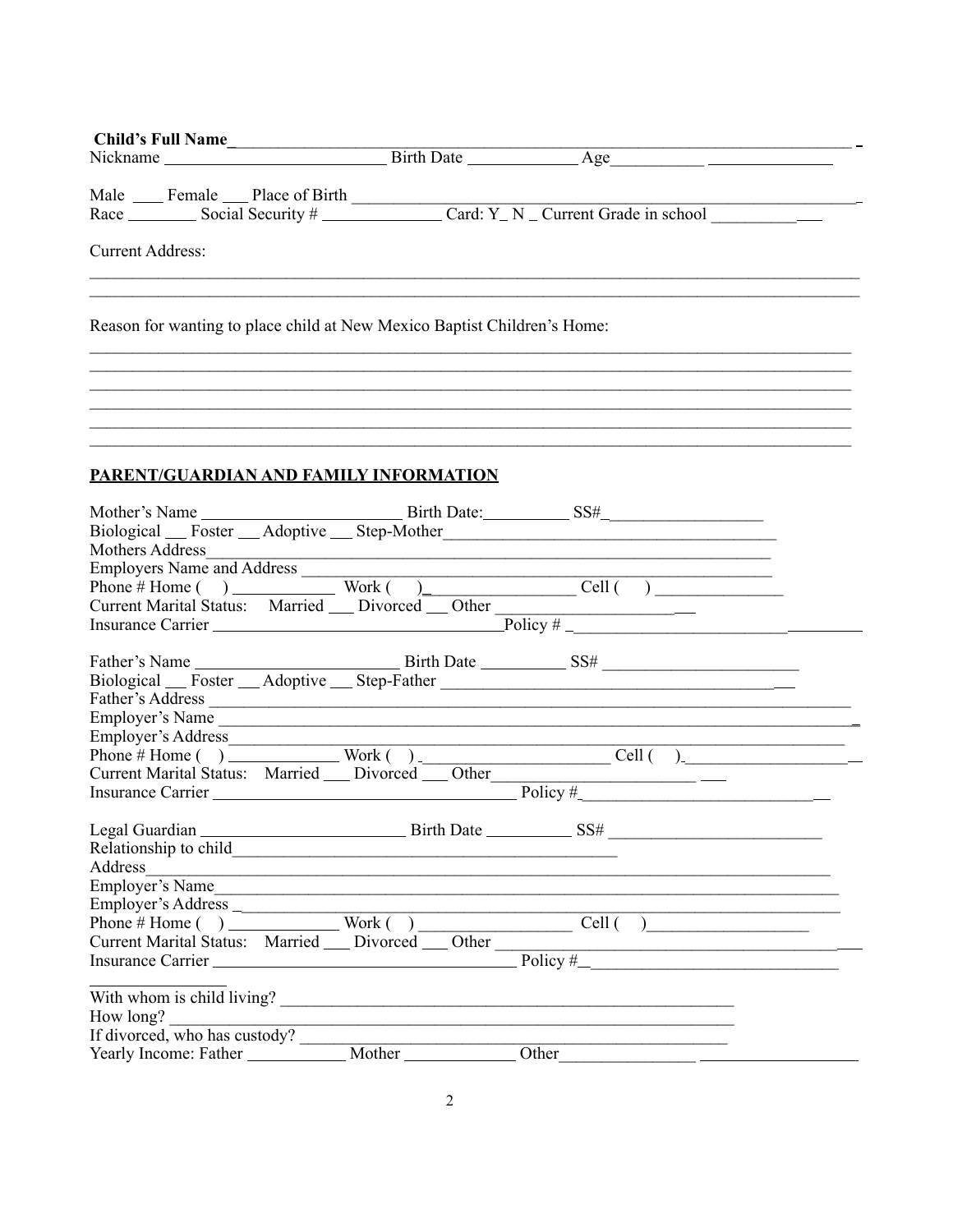| Number of residence in dwelling                                         |         |                                  |                                                                                                                                                  |
|-------------------------------------------------------------------------|---------|----------------------------------|--------------------------------------------------------------------------------------------------------------------------------------------------|
|                                                                         |         |                                  | Number of residence in dwelling<br>Do youOwn ______Rent ______Lease ______Number of years at current residence ____________________________      |
|                                                                         |         |                                  |                                                                                                                                                  |
|                                                                         |         |                                  |                                                                                                                                                  |
|                                                                         |         |                                  | Do you have transportation: Y __ N __ __<br>Number of years of education of legal guardian: Elementary _____ High School __ __ College _________ |
|                                                                         |         |                                  |                                                                                                                                                  |
|                                                                         |         |                                  |                                                                                                                                                  |
| <b>Brothers or Sisters of Child</b>                                     |         |                                  |                                                                                                                                                  |
| Name                                                                    | Age     | Address, if not residing at home |                                                                                                                                                  |
|                                                                         |         |                                  |                                                                                                                                                  |
|                                                                         |         |                                  |                                                                                                                                                  |
| Other relatives that might be involved with this child during placement |         |                                  |                                                                                                                                                  |
| Name-Relation                                                           | Address |                                  | Phone #                                                                                                                                          |
|                                                                         |         |                                  |                                                                                                                                                  |
|                                                                         |         |                                  |                                                                                                                                                  |
|                                                                         |         |                                  |                                                                                                                                                  |
|                                                                         |         |                                  |                                                                                                                                                  |
|                                                                         |         |                                  | Relatives who may not visit or call the child:                                                                                                   |
|                                                                         |         |                                  |                                                                                                                                                  |
|                                                                         |         |                                  |                                                                                                                                                  |
|                                                                         |         |                                  | Childs Physical Description: Height __ ____ Weight __ __ Hair Color __ __ Eye Color ___ __ __                                                    |
| <b>General Description:</b>                                             |         |                                  |                                                                                                                                                  |
|                                                                         |         |                                  |                                                                                                                                                  |
|                                                                         |         |                                  |                                                                                                                                                  |
|                                                                         |         |                                  |                                                                                                                                                  |
|                                                                         |         |                                  |                                                                                                                                                  |
|                                                                         |         |                                  |                                                                                                                                                  |
|                                                                         |         |                                  |                                                                                                                                                  |
|                                                                         |         |                                  |                                                                                                                                                  |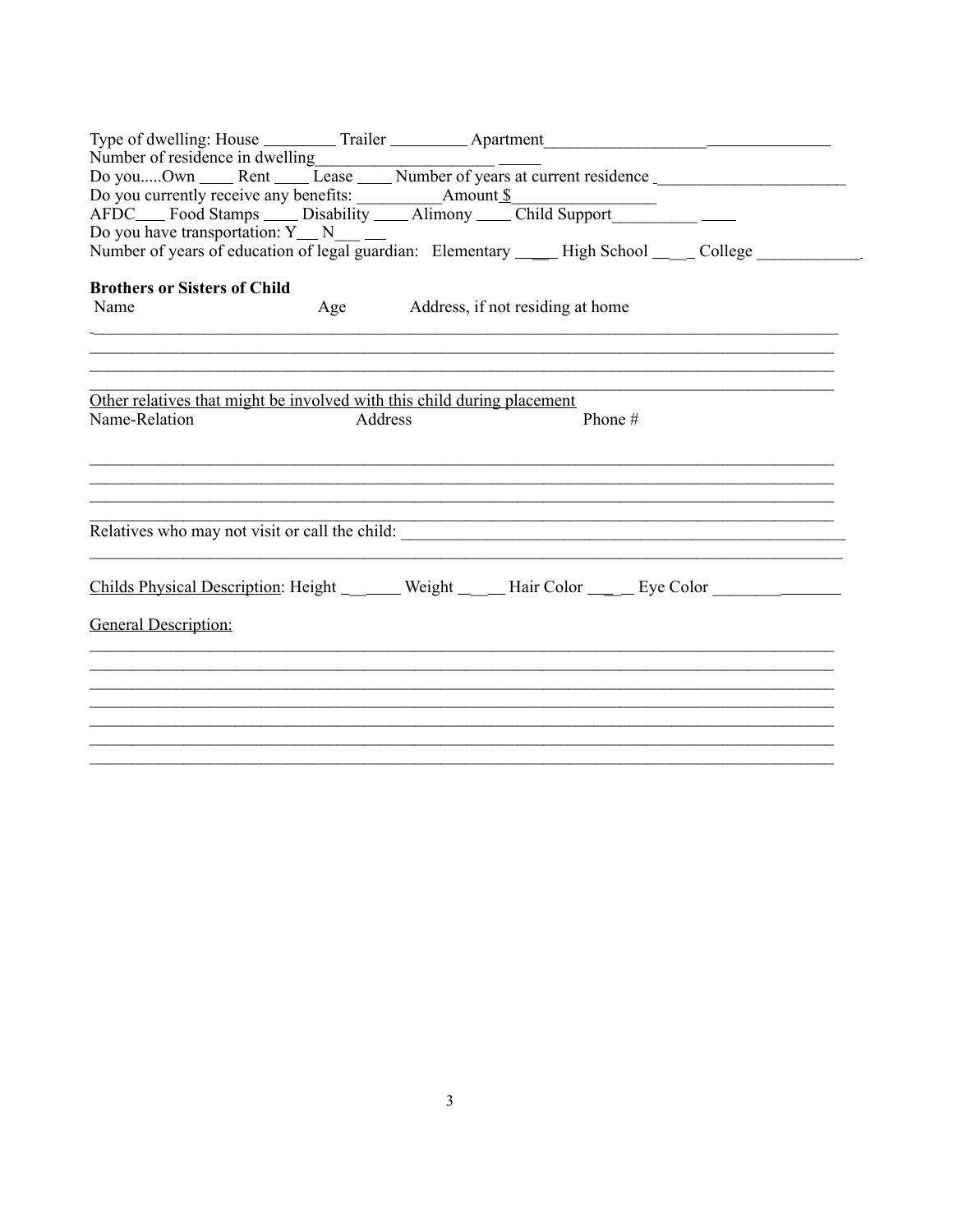# **MEDICAL HISTORY**

# **Childhood Diseases**

|                                                                                                                     |                                  |                                                                                                    | Mumps Date Date Complications?                                                                                                                                                                                               |            |                        |  |
|---------------------------------------------------------------------------------------------------------------------|----------------------------------|----------------------------------------------------------------------------------------------------|------------------------------------------------------------------------------------------------------------------------------------------------------------------------------------------------------------------------------|------------|------------------------|--|
|                                                                                                                     |                                  |                                                                                                    | Chicken Pox   Date  Date   Date   Date   Date   Date   Date   Date   Date   Date   Date   Date   Date   Date   Date   Date   Date   Date   Date   Date   Date   Date   Date   Date   Date   Date   Date   Date   Date   Date |            |                        |  |
|                                                                                                                     |                                  |                                                                                                    |                                                                                                                                                                                                                              |            |                        |  |
|                                                                                                                     |                                  |                                                                                                    |                                                                                                                                                                                                                              |            |                        |  |
|                                                                                                                     |                                  |                                                                                                    | Any surgeries or hospitalizations: Y _ N _ If yes, explain ______________________                                                                                                                                            |            |                        |  |
|                                                                                                                     |                                  | Is your child currently taking any medications: $Y_{\frac{1}{1-\epsilon}}N_{\frac{1}{1-\epsilon}}$ |                                                                                                                                                                                                                              |            |                        |  |
|                                                                                                                     | <b>Name of Medication</b> Dosage |                                                                                                    | For What Condition                                                                                                                                                                                                           |            |                        |  |
|                                                                                                                     |                                  |                                                                                                    | List any re-occurring conditions or illnesses.<br>List any major physical or mental illnesses in the family, such as bipolar disorder, depression, diabetes,                                                                 |            |                        |  |
| Illness                                                                                                             | asthma, etc.                     | <b>Family Member</b>                                                                               | ,我们也不会有什么。""我们的人,我们也不会有什么?""我们的人,我们也不会有什么?""我们的人,我们也不会有什么?""我们的人,我们也不会有什么?""我们的人                                                                                                                                             |            |                        |  |
|                                                                                                                     |                                  |                                                                                                    | Last Eye Exam ________________Results: Contacts Glasses _________________________                                                                                                                                            |            |                        |  |
|                                                                                                                     |                                  |                                                                                                    |                                                                                                                                                                                                                              |            |                        |  |
|                                                                                                                     |                                  |                                                                                                    |                                                                                                                                                                                                                              |            |                        |  |
| Diabetes (high sugar in blood)<br>Allergies (hay fever, etc<br>Asthma<br>Migraine Headaches<br><b>Heart Trouble</b> |                                  | Has your child had or does he have history of:                                                     |                                                                                                                                                                                                                              | <u>Yes</u> | $\mathbf{N}\mathbf{0}$ |  |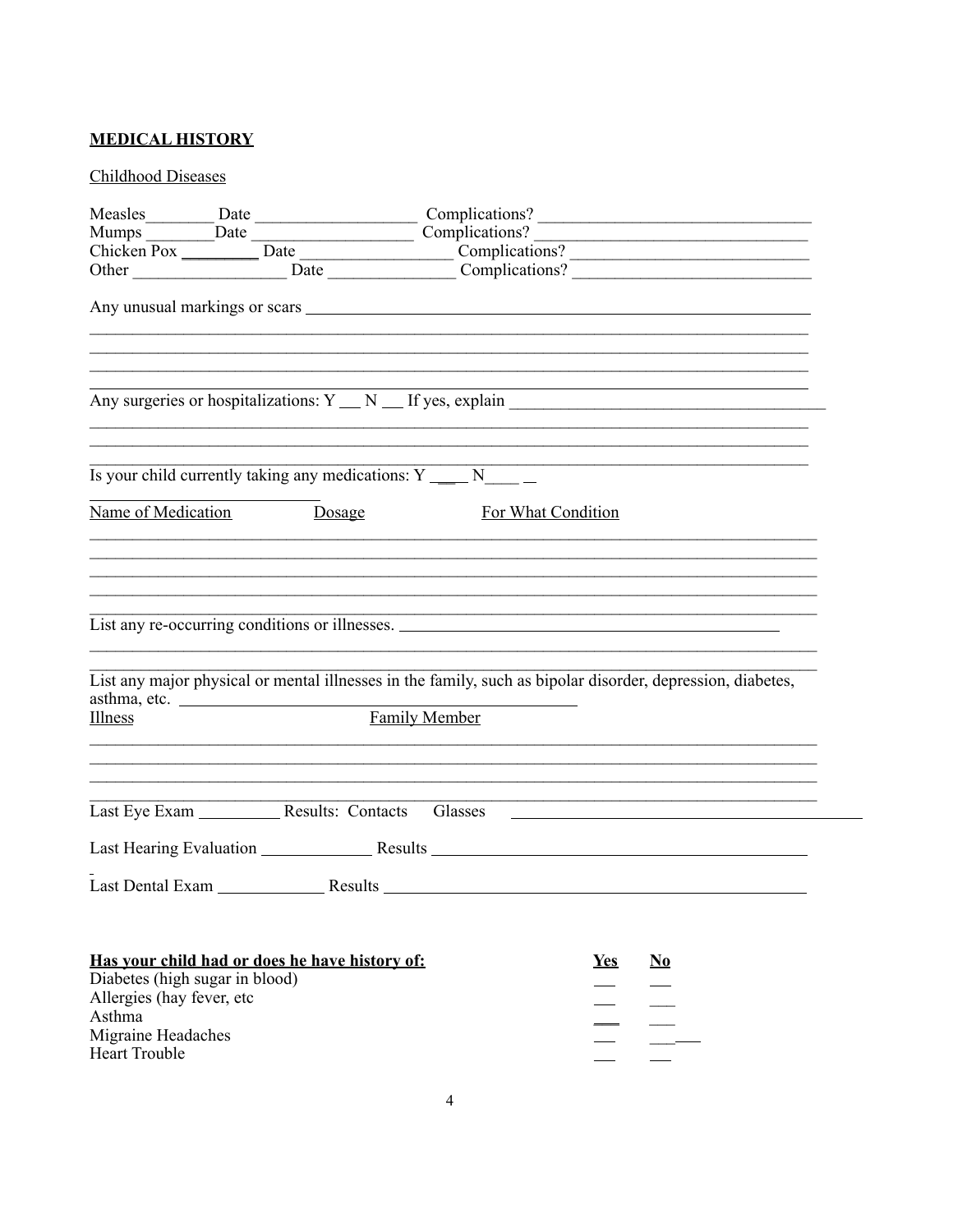| <b>High Blood Pressure</b>                         |            |                          |  |
|----------------------------------------------------|------------|--------------------------|--|
| Has your child had or does he now have history of: |            |                          |  |
| Brain concussion (head injury)                     |            |                          |  |
| Tendency to lose consciousness                     |            |                          |  |
| Skull fracture                                     |            |                          |  |
| Convulsions or epilepsy                            |            |                          |  |
| Neck injury                                        |            |                          |  |
| Has vour child had or does he now have history of: |            |                          |  |
| Very bad vision in one eye                         |            |                          |  |
| Temporary loss of vision                           |            |                          |  |
| Wear glasses or contact lens                       |            |                          |  |
| <u>Has vour child had or does he now have:</u>     |            |                          |  |
| Hearing loss                                       |            |                          |  |
| Perforated ear drum                                |            |                          |  |
| Recurrent infections                               |            |                          |  |
| Sinus infections                                   |            |                          |  |
| Broken nose                                        |            |                          |  |
| Dental plate                                       |            |                          |  |
| Orthodontia                                        |            |                          |  |
| <u>Has your child had or does he now have:</u>     |            |                          |  |
| Hernia                                             |            |                          |  |
| Kidney problems                                    |            |                          |  |
| (Boys) Loss of function or absence of testicles    |            |                          |  |
| (Girls) Menstrual problems                         |            |                          |  |
| (Girls) Age of onset of menstruation ________      |            |                          |  |
| Has your child had or does he now have:            |            |                          |  |
| Bone fracture                                      |            |                          |  |
| Joint dislocation                                  |            |                          |  |
| Foot problem                                       |            |                          |  |
| Pins, staples or wires in any part of their body   |            |                          |  |
| Has your child had or does he now have:            | <u>Yes</u> | $\underline{\mathbf{N}}$ |  |
| Back injury or frequent headaches                  |            |                          |  |
| Knee injury (sprain) or recurrent pain             |            |                          |  |
| Ankle injury (sprain) or recurrent pain            |            |                          |  |
| Other joint trouble or bone infections             |            |                          |  |
| Has your child or does he now have:                |            |                          |  |
| Tendency to bleed or bruise easily                 |            |                          |  |
| Anemia (Atired blood≅)                             |            |                          |  |
| Weight problem (under or over weight)              |            |                          |  |
| Has your child had or does he now have:            |            |                          |  |
| Hives or rash                                      |            |                          |  |
| Bee sting reactions (allergy)                      |            |                          |  |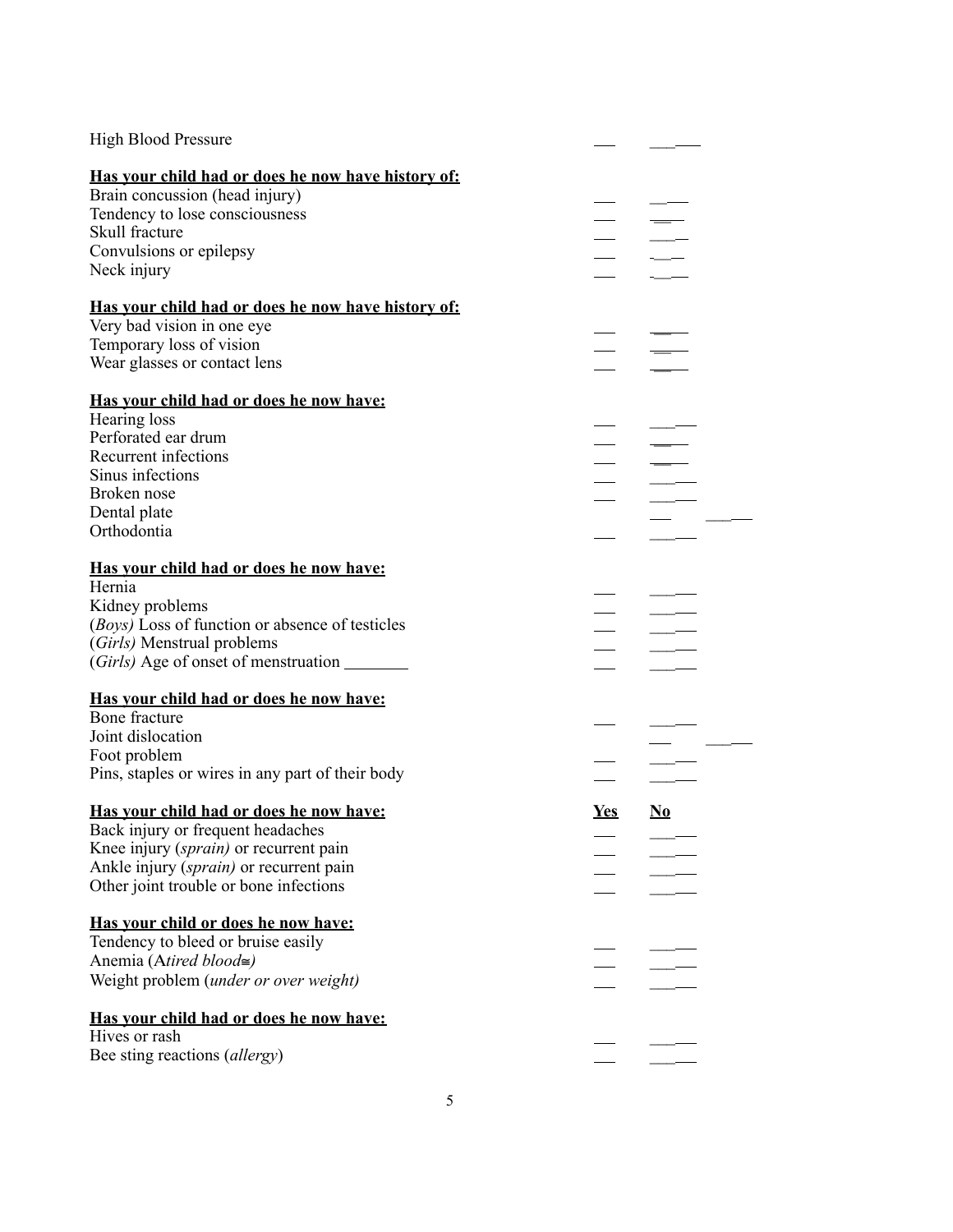| Reaction to medicine (allergy) |                                                                               |         |        |  |
|--------------------------------|-------------------------------------------------------------------------------|---------|--------|--|
| List any reactions to foods:   |                                                                               |         |        |  |
|                                | Please list:                                                                  |         |        |  |
| Fungus infection               |                                                                               |         |        |  |
| Athletes foot                  |                                                                               |         |        |  |
| Recurrent boils                |                                                                               |         |        |  |
|                                | Does your child smoke or use tobacco                                          |         |        |  |
|                                | Has your child had or does he now have                                        |         |        |  |
| Persistent cough               |                                                                               |         |        |  |
| Chest pain with exercise       |                                                                               |         |        |  |
|                                | Dizziness or faintness with exercise                                          |         |        |  |
|                                |                                                                               |         |        |  |
|                                | If you answered yes to any of the medical history statements. please explain: |         |        |  |
|                                |                                                                               |         |        |  |
|                                |                                                                               |         |        |  |
|                                |                                                                               |         |        |  |
|                                |                                                                               |         |        |  |
| <b>ADD/ADHD</b>                | Has your child been diagnosed with                                            |         |        |  |
|                                |                                                                               |         |        |  |
| Depression                     |                                                                               |         |        |  |
| Bipolar                        |                                                                               |         |        |  |
|                                | <b>Oppositional Defiant Disorder (ODD)</b>                                    |         |        |  |
| <b>Conduct Disorder</b>        |                                                                               |         |        |  |
| Other                          |                                                                               |         |        |  |
|                                | Psychiatrist/doctor who made the diagnosis.                                   |         |        |  |
|                                |                                                                               |         |        |  |
|                                |                                                                               |         |        |  |
| Name                           | Address                                                                       | Phone # |        |  |
|                                |                                                                               |         |        |  |
| <b>Family doctor:</b>          | Name                                                                          | Address | Phone# |  |
|                                |                                                                               |         |        |  |
| <b>Family dentist:</b>         |                                                                               |         |        |  |
|                                | Name                                                                          | Address | Phone# |  |
|                                |                                                                               |         |        |  |
| <b>PREGNANCY</b>               |                                                                               |         |        |  |
|                                |                                                                               |         |        |  |
|                                | Was mother's length of pregnancy full term? Yes __ No__                       |         |        |  |
|                                | If not, how early or late was the baby?                                       |         |        |  |
|                                | Was delivery very normal or C-section?______                                  |         |        |  |
|                                | What, if any, complications occurred during pregnancy or delivery?            |         |        |  |
|                                |                                                                               |         |        |  |
|                                |                                                                               |         |        |  |
|                                |                                                                               |         |        |  |

 $\mathcal{L}_\mathcal{L} = \{ \mathcal{L}_\mathcal{L} = \{ \mathcal{L}_\mathcal{L} = \{ \mathcal{L}_\mathcal{L} = \{ \mathcal{L}_\mathcal{L} = \{ \mathcal{L}_\mathcal{L} = \{ \mathcal{L}_\mathcal{L} = \{ \mathcal{L}_\mathcal{L} = \{ \mathcal{L}_\mathcal{L} = \{ \mathcal{L}_\mathcal{L} = \{ \mathcal{L}_\mathcal{L} = \{ \mathcal{L}_\mathcal{L} = \{ \mathcal{L}_\mathcal{L} = \{ \mathcal{L}_\mathcal{L} = \{ \mathcal{L}_\mathcal{$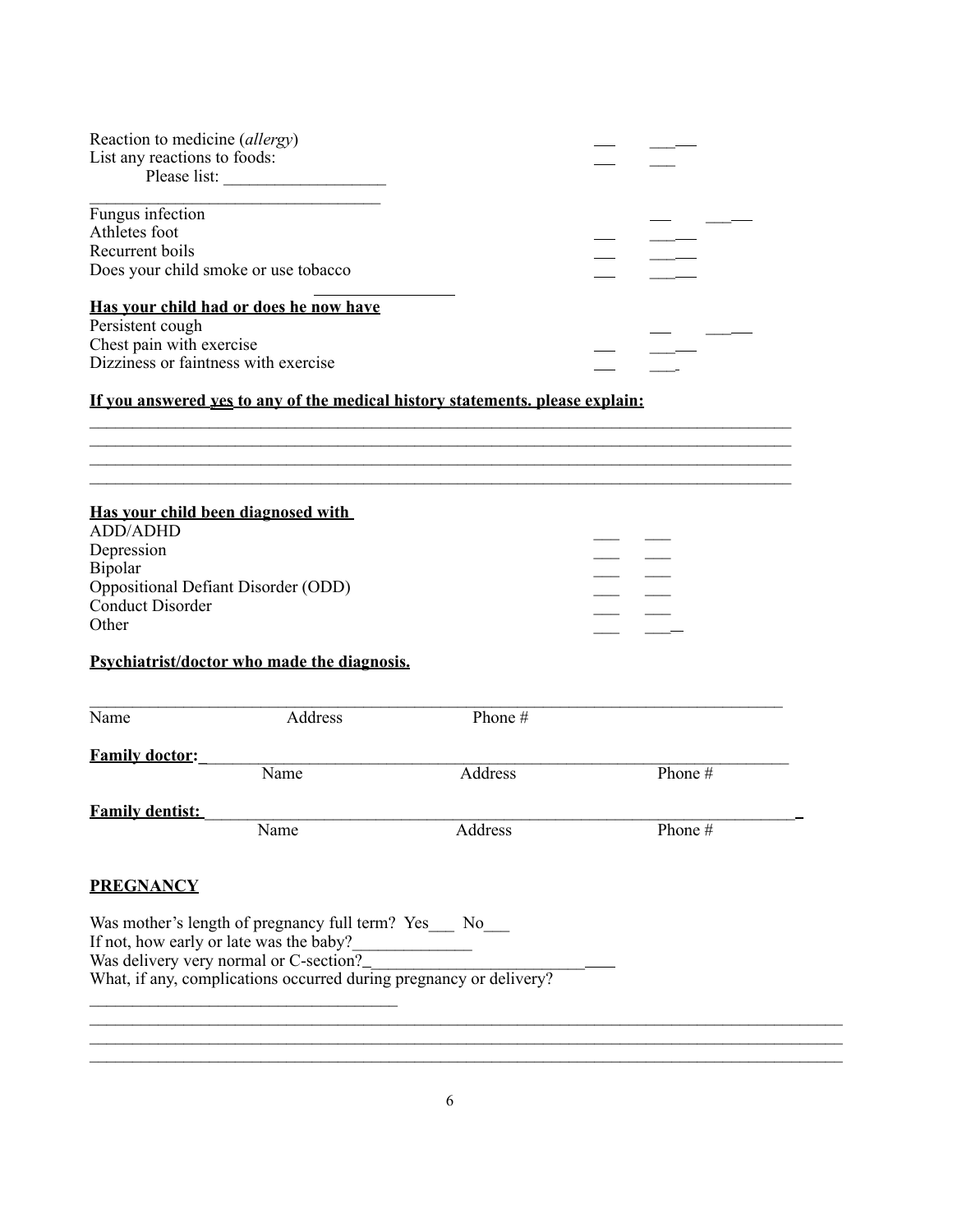| Was the mother on any prescription drugs or medication during pregnancy? $Y_N$ $N$ $\equiv$ If yes, what kind(s)                                                                                                                                                                    |
|-------------------------------------------------------------------------------------------------------------------------------------------------------------------------------------------------------------------------------------------------------------------------------------|
| Did the mother use any illegal substances during pregnancy? $Y_$ $N_$ $=$ If yes, what kind (s)                                                                                                                                                                                     |
| Did the mother smoke during pregnancy? $Y \longrightarrow N \longrightarrow N$<br>Did the mother drink heavily during pregnancy? $Y \longrightarrow N$<br>DEVELOPMENTAL INFORMATION                                                                                                 |
| Weight at birth _________ Condition and/or appearance: __________________________<br>Apgar Score (if known): 1 minute $\frac{5 \text{ minute}}{N \text{ m} \cdot \text{m} \cdot \text{m}}$ $\frac{5 \text{ minute}}{N \cdot \text{m} \cdot \text{m} \cdot \text{m} \cdot \text{m}}$ |
| Did the baby have jaundice? Yes _ or No                                                                                                                                                                                                                                             |
| In relation to children his/her agehas your child's development been:                                                                                                                                                                                                               |
|                                                                                                                                                                                                                                                                                     |

### **FAMILIAL RELATIONSHIPS**

Give a brief description of father's (biological, step, adoptive, foster) temperament, mentality, emotions, physical condition and age.

<u> 1980 - Johann John Stein, markin f</u>

<u> 1989 - Johann John Stein, mars an deus Amerikaansk kommunister (</u>

<u> 1989 - Johann Stoff, amerikansk politiker (d. 1989)</u>

<u> 1989 - Johann Stoff, amerikansk politiker (d. 1989)</u>

Describe relationship with child.

Give a brief description of mothers (biological, step, adoptive, foster) temperament, mentality, emotions, physical condition and age.

<u> 1989 - Johann Stoff, amerikansk politiker (\* 1908)</u> <u> 1989 - Johann Stoff, amerikansk politiker (\* 1908)</u>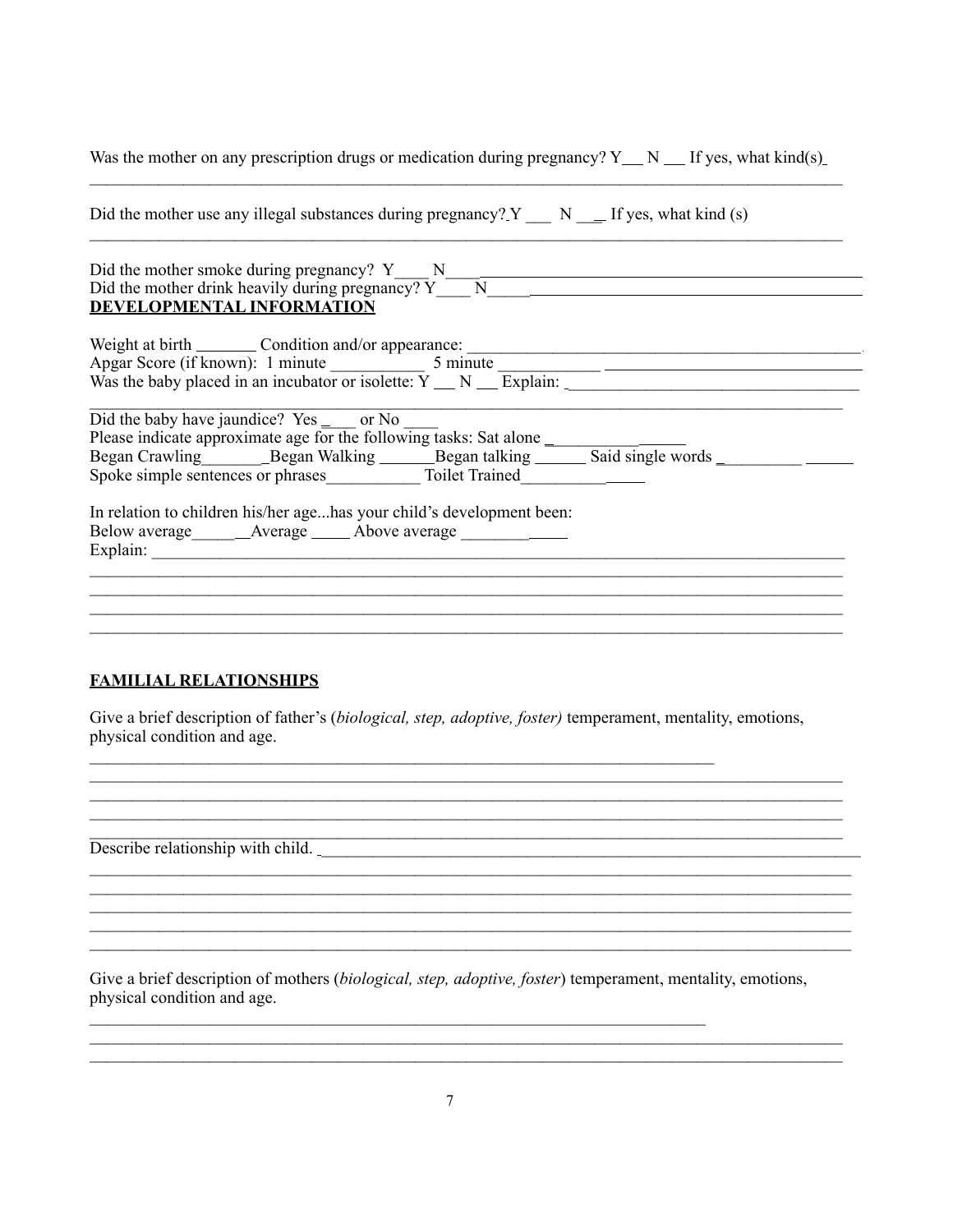Describe relationship with child.

Give description of any other person that may have had a great influence on your child

### **CHILD DIFFICULTIES**

 $\overline{a}$ 

| Check if any pertains to your child past/present:                                                         |
|-----------------------------------------------------------------------------------------------------------|
| Running away Seed Wetting Thumb sucking Sleep walking Nail biting Unusual Twitches                        |
| Destructive to belongings Destructive to person <u>perform</u> Plays with fire Suicidal Tendencies Cusses |
| Poor Personal Hygiene Theft, Shoplifting Vandalism Fights Cries easily                                    |
| Fears, (night, heights, water, etc) $\perp$                                                               |
| Talks back __ Frequently absent without permission __ Sexually active                                     |
| Provocative or Seductive behavior __ Masturbation _ _ _ Stutters _______ Compulsive lying ______          |
| Drugs __ Alcohol __ Sex __ Tobacco _ _ Suicidal Tendencies __ Homicidal Tendencies __ _                   |
|                                                                                                           |

<u> 1989 - Johann Stoff, amerikansk politiker (d. 1989)</u> 

#### PLEASE EXPLAIN ANY OF THE ABOVE:

<u> 1980 - John Stone, amerikansk politiker († 1900)</u> <u> 1989 - Johann Stoff, amerikansk politiker (d. 1989)</u>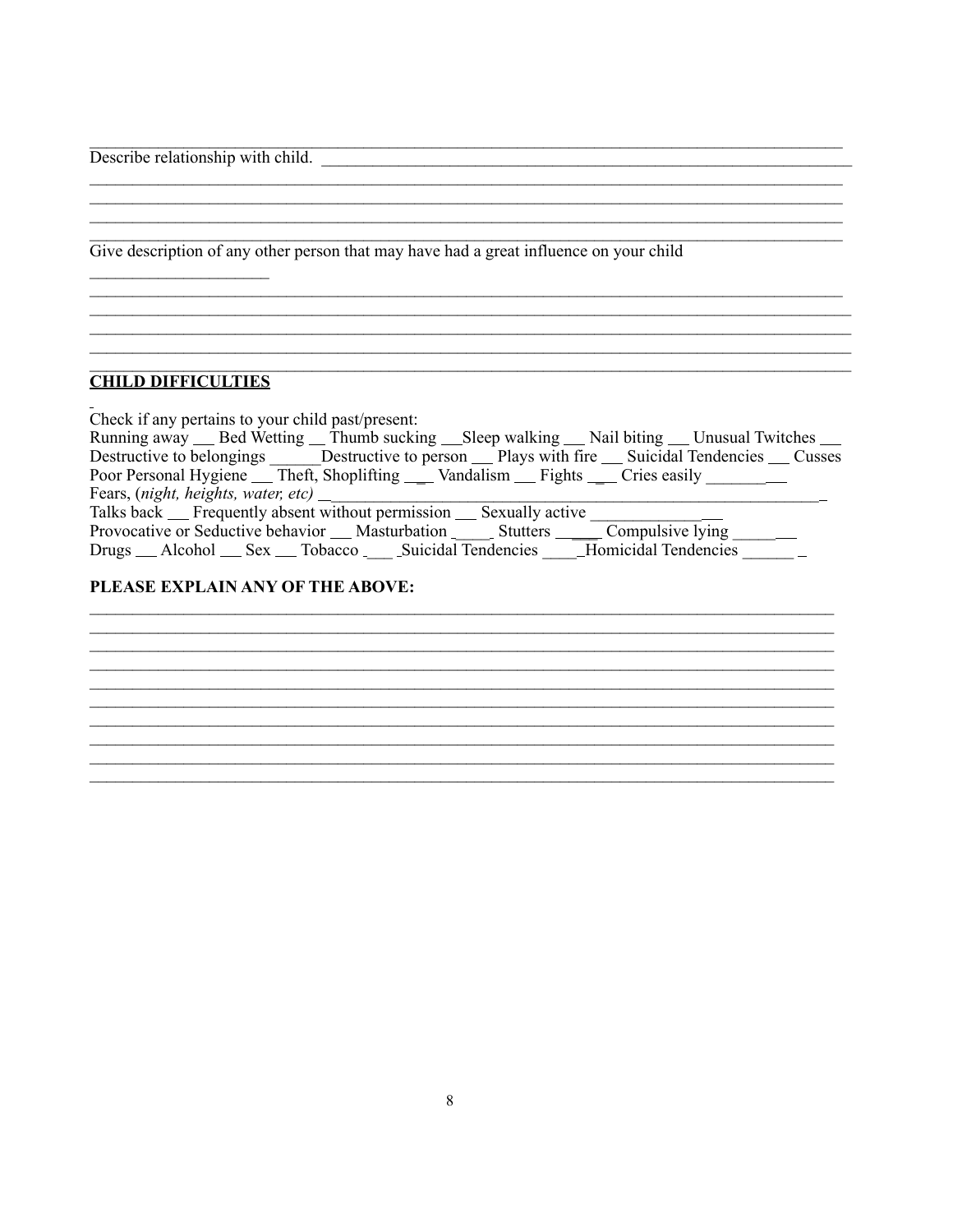# **LEGAL AND PLACEMENT HISTORY**

| Has this child ever been arrested? Yes _______<br>If yes, DATES | No<br>WHAT FOR                                                                                           | <b>WHERE</b>                                                                                                          |
|-----------------------------------------------------------------|----------------------------------------------------------------------------------------------------------|-----------------------------------------------------------------------------------------------------------------------|
|                                                                 |                                                                                                          |                                                                                                                       |
| If yes, DATES                                                   | Has this child now or ever been involved with Juvenile Probation: $Y = N$<br><b>WHAT FOR</b>             | <b>WHERE</b>                                                                                                          |
|                                                                 | ,我们也不会有一个人的人,我们也不会有一个人的人,我们也不会有一个人的人,我们也不会有一个人的人,我们也不会有一个人的人。""我们的人,我们也不会有一个人的人,我                        |                                                                                                                       |
|                                                                 | <b>ENCLOSE COPIES OF ANY LEGAL DOCUMENTION FROM J.P.O.</b>                                               |                                                                                                                       |
|                                                                 |                                                                                                          | Has the child ever been for treatment at a psychiatric hospital, residential treatment center, treatment foster care, |
| or group home? $Y_{\_\_}$ N $\_\_$<br>If yes, DATES             | <b>WHAT FOR</b>                                                                                          | <b>WHERE</b>                                                                                                          |
|                                                                 | Did they successfully complete the program(s)? Yes $\_\_\_\_\$ No $\_\_\_\_\$<br>If no, explain why not: |                                                                                                                       |
| If yes, DATES                                                   | Has the child seen a counselor or therapist? Yes<br>$No$ <sub>___</sub><br><b>WHAT FOR</b>               | <b>WHERE</b>                                                                                                          |
|                                                                 | Name of counselor and/or social worker and/or therapist and phone number for each.                       |                                                                                                                       |
|                                                                 |                                                                                                          |                                                                                                                       |

# PLEASE INCLUDE ANY PSYCHOLOGICAL EVALUATIONS AND/OR PSYCHSOCIALS ON THE **CHILD**

Has child ever been physically or sexually abused  $Y_{---} N_{---}$ If yes, please explain.

<u> 1989 - Jan Samuel Barbara, margaret eta idazlea (h. 1989).</u>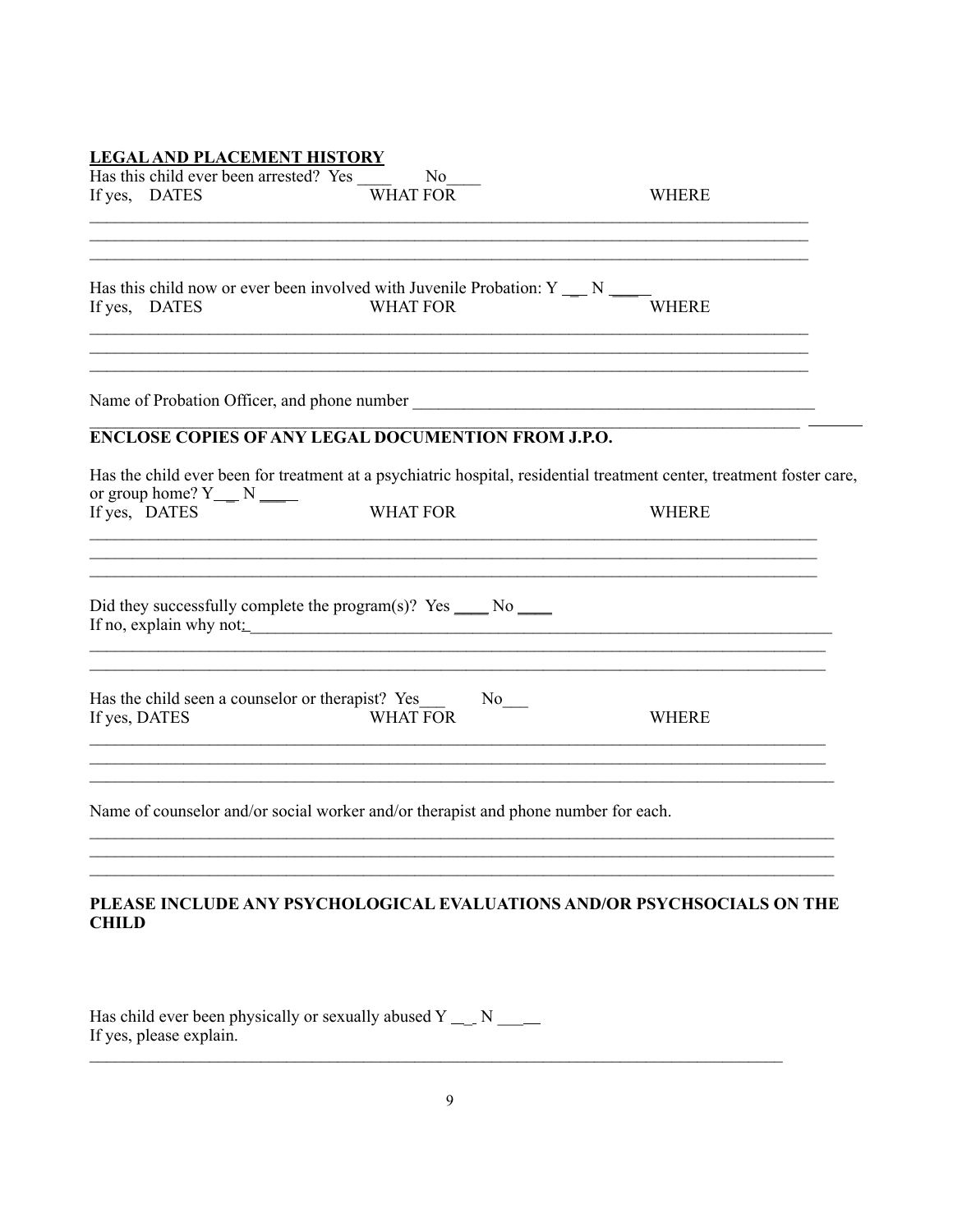Is the New Mexico Children Youth and Families Department and/or any other state Child Protective Services If yes, please provide the name and phone number of the worker on your case:

Has the New Mexico Children Youth and Families Department and/or any other state Child Protective Services Department ever removed the child from your care? Yes No If yes, please state how long the child was not in your care and for what reason he/she was removed:

**DATES** 

**REASON** 

**DATES** 

**REASON** 

<u> 1980 - Jan Barbara Barbara, m</u>

What outside help has been received for your child or family to this point in time.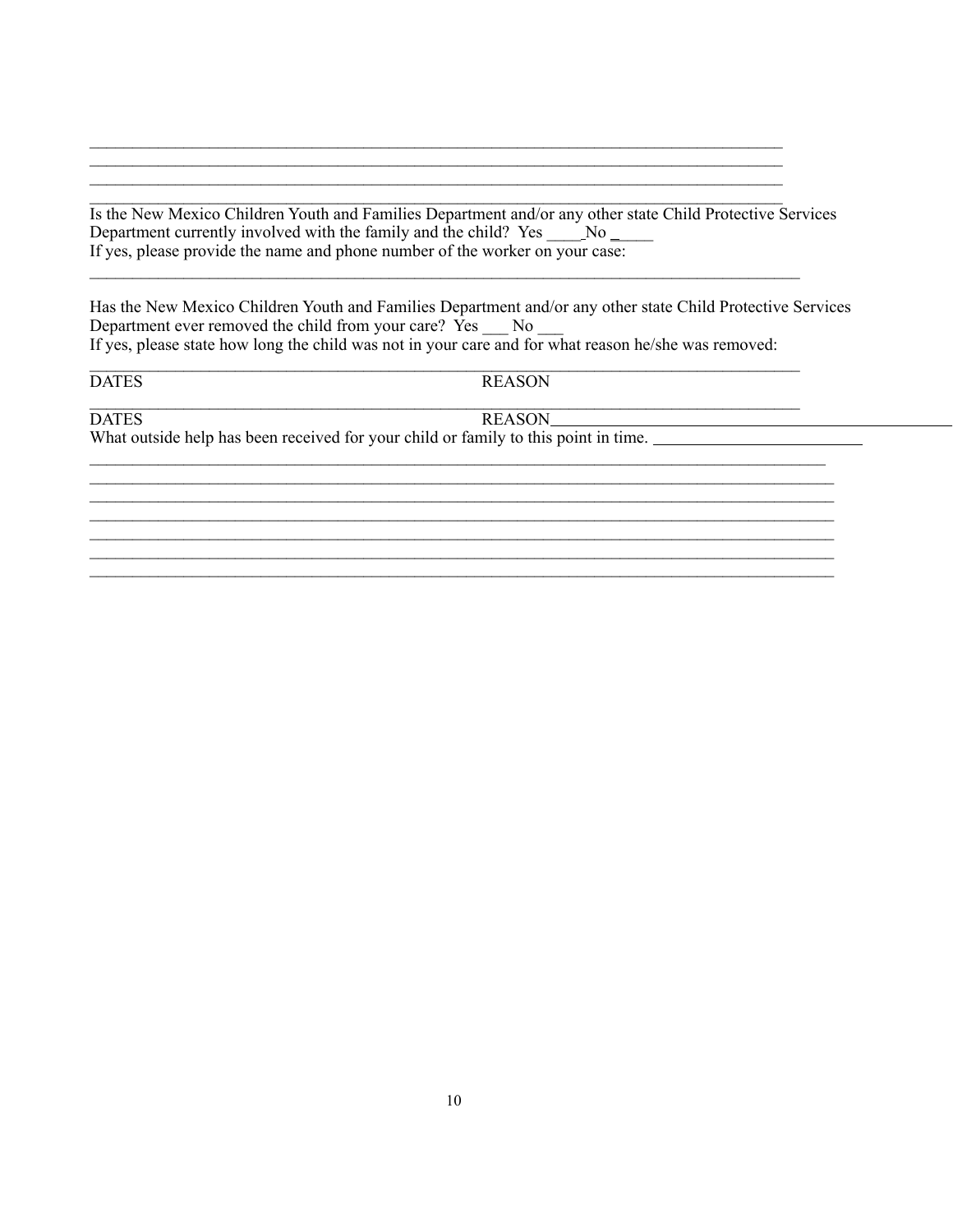# **EDUCATIONAL HISTORY**

| Address expression and the contract of the contract of the contract of the contract of the contract of the contract of the contract of the contract of the contract of the contract of the contract of the contract of the con<br>Phone number |
|------------------------------------------------------------------------------------------------------------------------------------------------------------------------------------------------------------------------------------------------|
| Grade in school Current Grade Point Average Contact Person Contact Designation of the Current Grade Point Average Contact Person<br>Has child ever been retained? Y_ N _ When and Why _______________________________                          |
| Has child been tested or placed in Special Education Program? Yes No<br>Circle all that apply:<br>Learning disability in math, reading, written language<br><b>Behavior Disorder</b><br>Gifted                                                 |
| Is the child on a 504 PLAN? Yes ______ No _____                                                                                                                                                                                                |
|                                                                                                                                                                                                                                                |
|                                                                                                                                                                                                                                                |
| How have parents been involved in the child's school life?<br><u>Flow</u> have parents been involved in the child's school life?                                                                                                               |
| Include a copy of child's                                                                                                                                                                                                                      |
| *Most recent IEP and/504 Plan<br>*Most recent report card<br>*Recent attendance report from school                                                                                                                                             |
| *Copy of discipline report from school                                                                                                                                                                                                         |

# **GENERAL FAMILY INFORMATION**

What type of discipline is used at home and who carries out the discipline? Time out Restriction Physical discipline Talking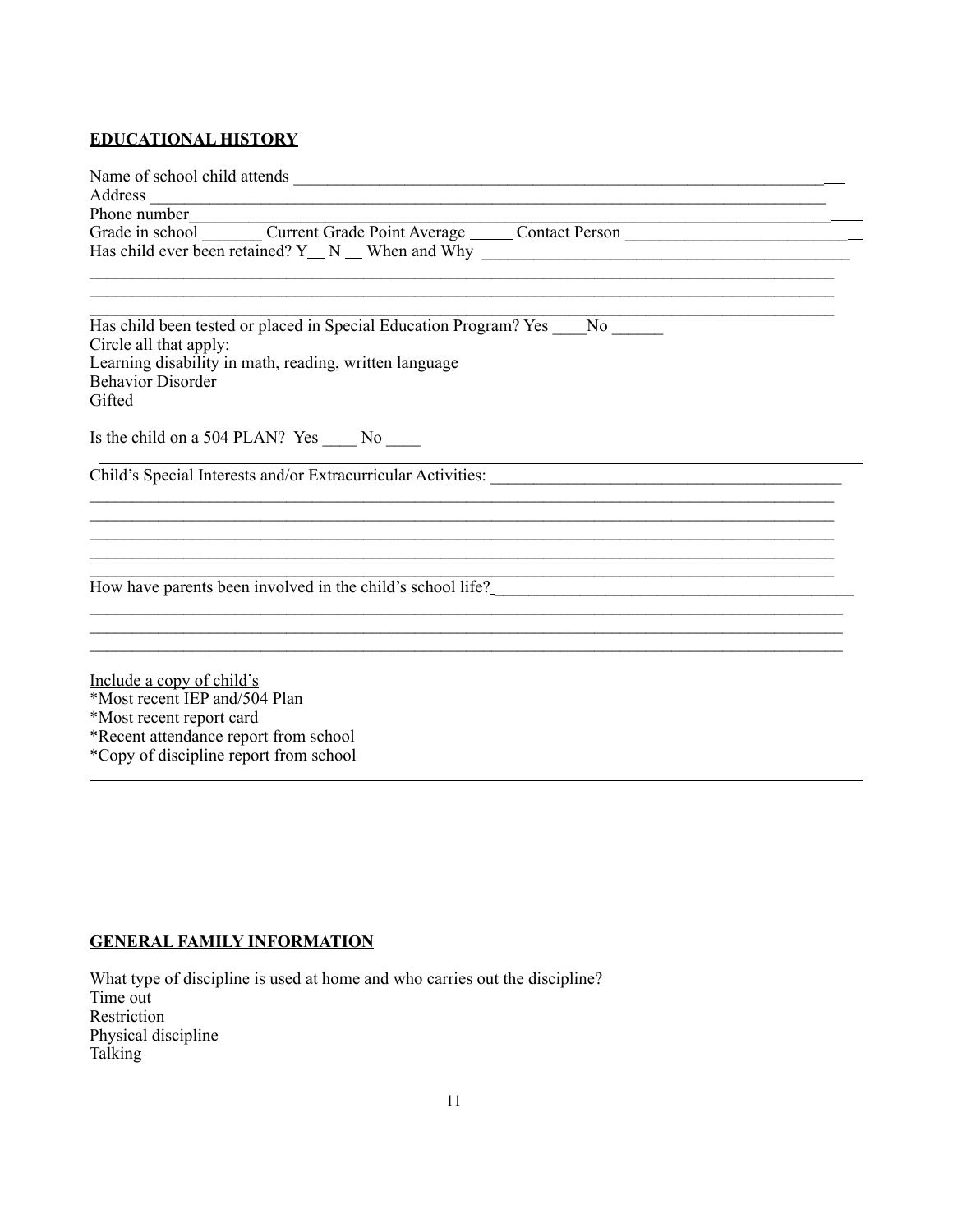Other:

Please give short description of Family Tradition, Vacations, Free Time, Holidays, etc.

Has there been religious training in the home?  $Y \_ N \_$  If yes, give name of church and minister as a reference.

<u> 1989 - Johann Stoff, amerikansk politiker (d. 1989)</u>

 $\overline{\phantom{a}}$ 

What is child's feeling about coming to the Baptist Children's Home?

In what areas could the family benefit from counseling or support?

What are the long term goals you see for your child and the family?

What financial support can you give if your child is placed at the Baptist Children's Home?

#### PLEASE GIVE TWO REFERENCES WHO ARE FAMILIAR WITH FAMILY AND/OR SITUATION

|         | <b>NAME</b> | A DDRESS<br><u>Address</u> | <b>DIIANE</b> |
|---------|-------------|----------------------------|---------------|
| . .     |             |                            |               |
| ∼<br>∸. |             |                            |               |
|         |             |                            |               |

#### **APPLICATION CHECK LIST**

A copy of the following items need to accompany application:

Birth Certificate (Original required at placement)